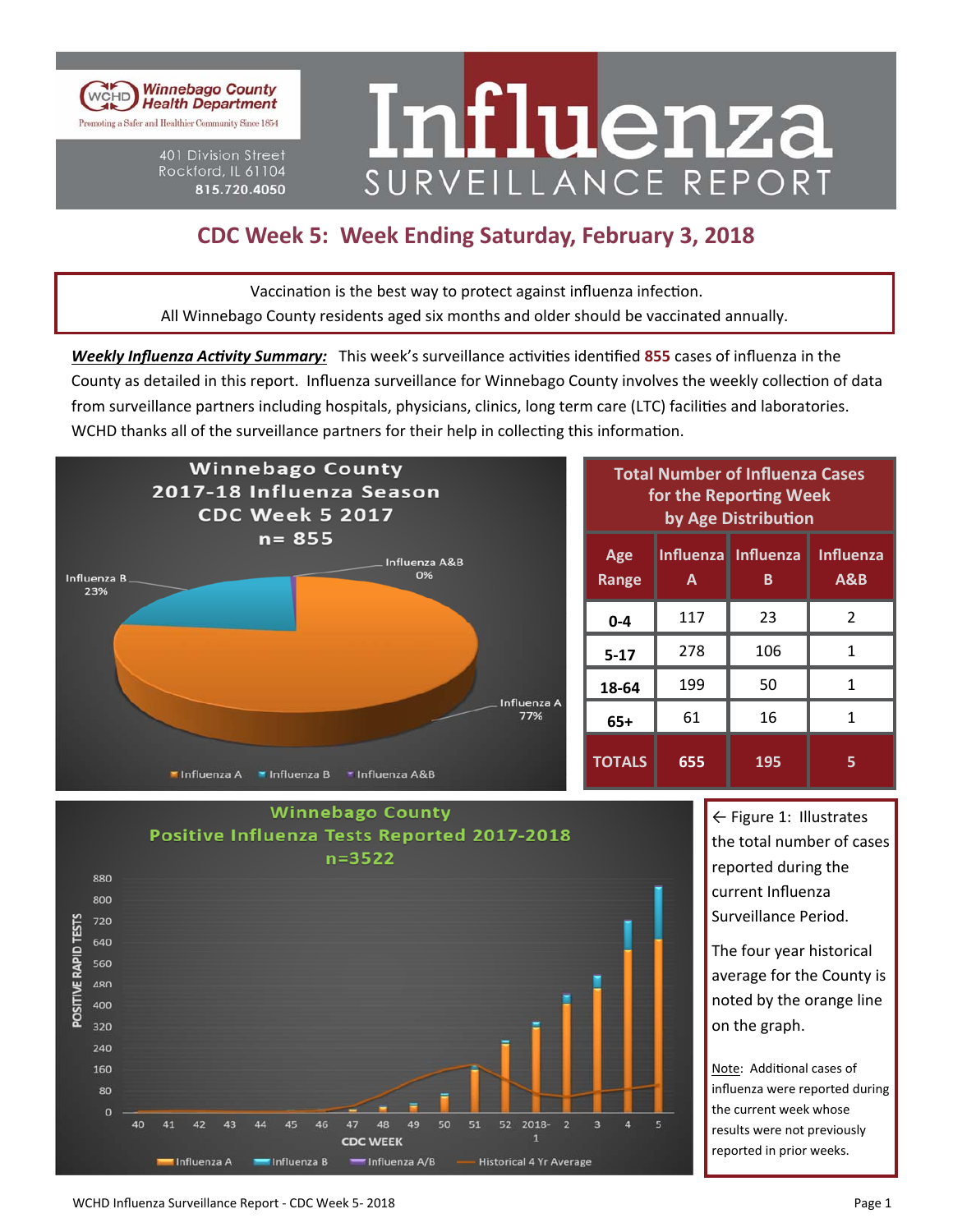## **Influenza Surveillance Data Geographic Breakdown**

Geographic Breakdown of Positive Influenza Tests in the County: The Health Department uses surveillance data to monitor positive influenza tests throughout the County by ZIP Code.



→ Practice and promote the three C's in helping prevent the spread of influenza in our community:

**CLEAN** ‐ Wash your hands

**COVER** ‐ Cover your cough and sneeze

**CONTAIN** ‐ Contain your germs, stay home if you are sick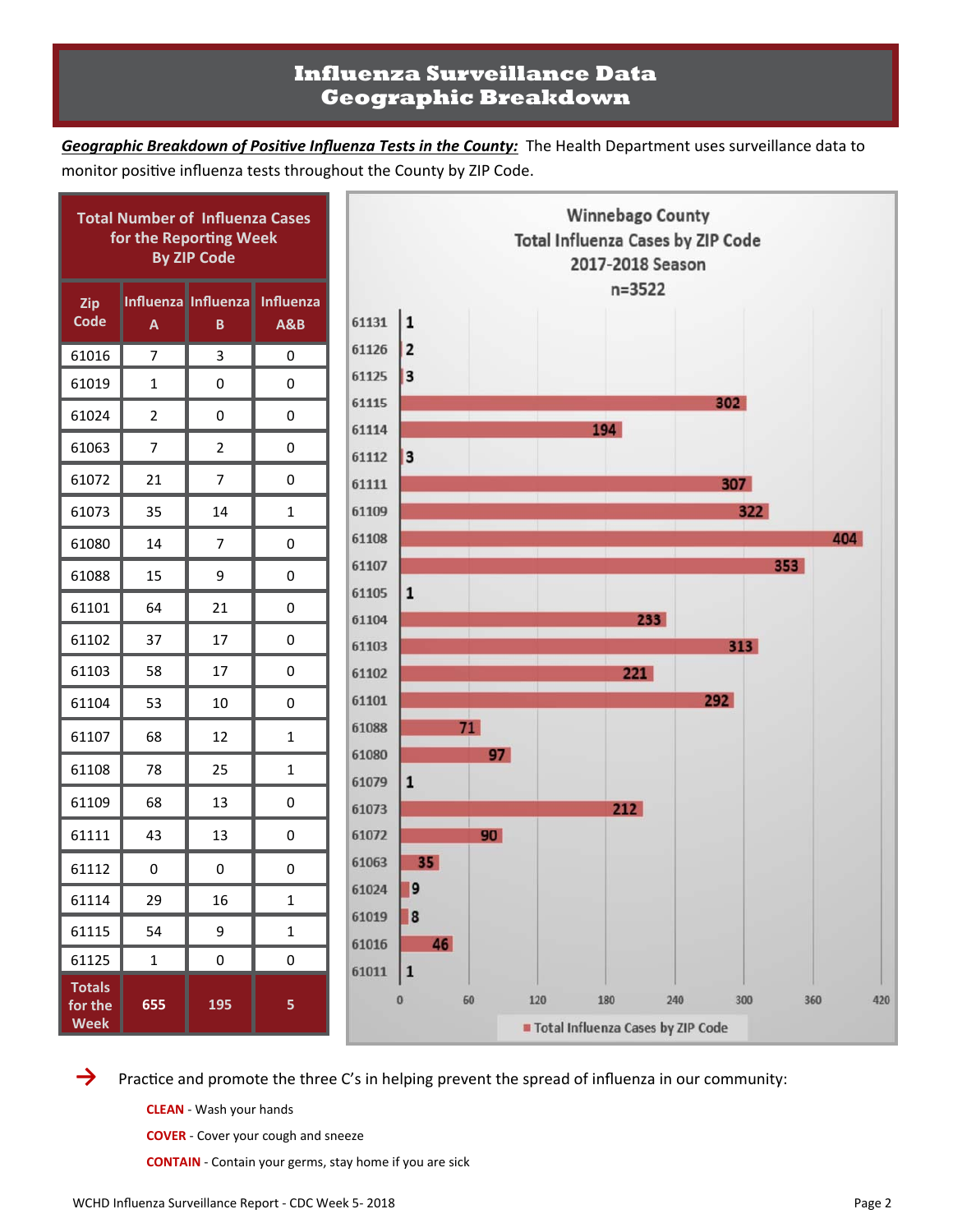### **Influenza Surveillance Data LTC Outbreaks, ICU Admissions & Flu View**

#### **Influenza Outbreak Activity in Long Term Care Facility:**

The Health Department uses surveillance data to monitor influenza outbreaks in long term care facilities as part of the community's current activity with influenza. An outbreak is defined as two or more cases of ILI occurring within 72 hours among residents of a facility.

| <b>CDC Week</b><br><b>Number</b> | Outbreak<br>Record # | <b>Number of Residents</b><br>with ILI Symptoms | Influenza Tests<br><b>Completed</b> | <b>Number of</b><br><b>Positive</b><br><b>Tests</b> | <b>Vaccination Rate of</b><br><b>Residents Tested</b> | Number of<br><b>Staff with ILI</b><br><b>Symptoms</b> |
|----------------------------------|----------------------|-------------------------------------------------|-------------------------------------|-----------------------------------------------------|-------------------------------------------------------|-------------------------------------------------------|
|                                  | IL2018-0190          | 13                                              | 13                                  | 4                                                   | 61.5%                                                 | 9                                                     |
|                                  | IL2018-0182          | 15                                              | 6                                   | 6                                                   | 40%                                                   | 0                                                     |
| 4                                | IL2018-0272          | 13                                              | 8                                   |                                                     | 77%                                                   | 0                                                     |





Week Ending Feb 03, 2018 - Week 5



\*This map indicates geographic spread and does not measure the severity of influenza activity.